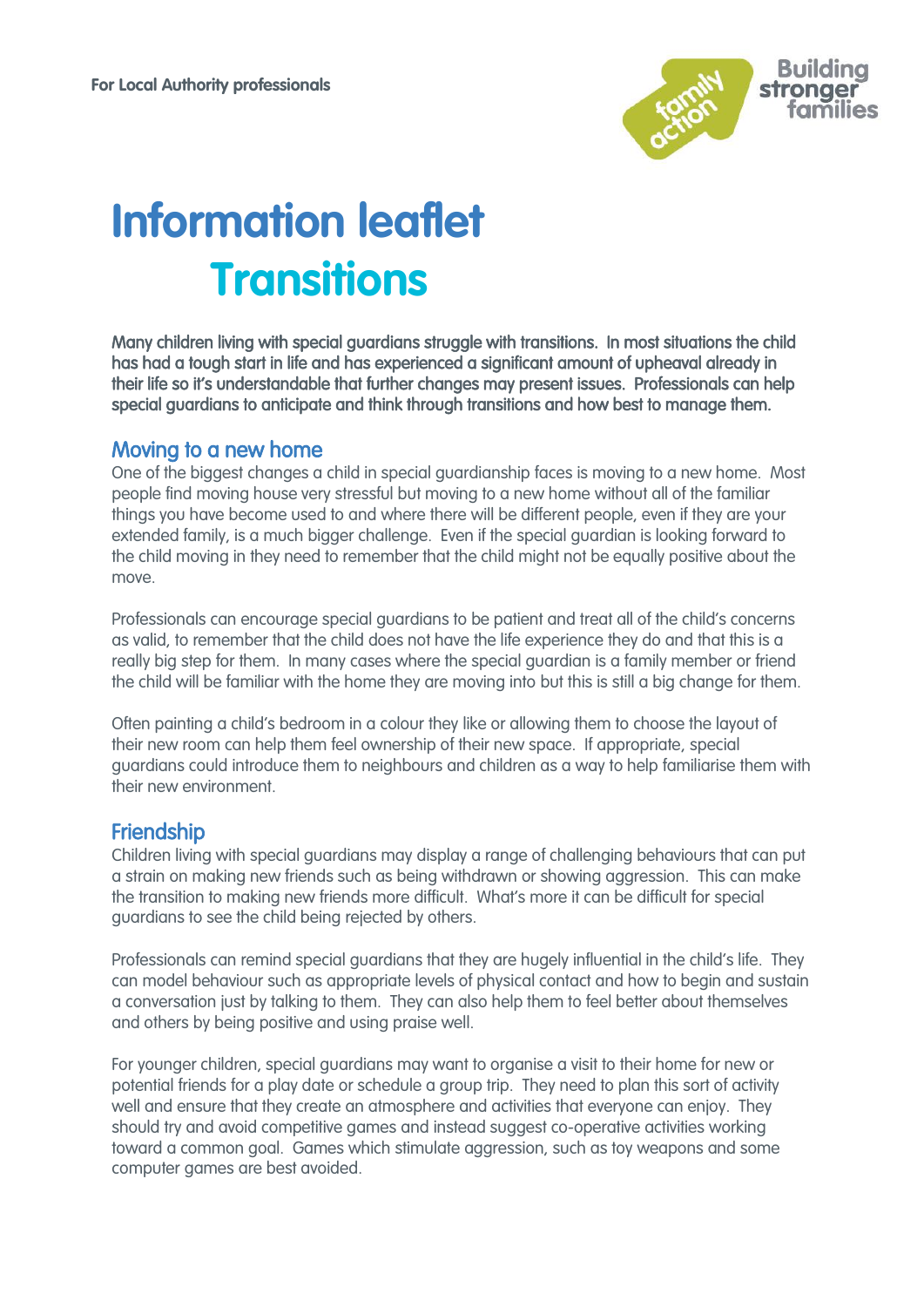

Special guardians should try and keep the play date short to avoid tiring one or both children and keep an eye on them while respecting their child's need to be independent. Special guardians can help form relationships too by making the children feel welcome in their home and taking time to chat with their parents and carers if they drop them off or pick them up.

If the child feels like the play date wasn't successful encourage special guardians to focus on the positives and talk to them about what they think went wrong and how they and the child can fix this for next time. Professionals can remind special guardians to show the child that they are confident that, given time, the child will find a way to resolve the situation and make new friends.

### **School**

Although we often consider transitions to mean moving between schools there are a number of transitions within each day, term and year. Changing class or a teacher being off sick can prove problematic depending on the child and their circumstances.

Schools are required by law to have a designated member of staff in their school that has responsibility for promoting the educational achievement of previously 'looked after' pupils which will include many Special Guardianship children.

Department for Education guidance (2009) states that when children cease to be 'looked after' their educational needs are unlikely to have significantly changed and urges designated teachers to give consideration to the implications of changing a child's support. This means that even if the child was never 'looked after' it is worth the special guardian finding out who the school's designated teacher is and discussing their situation with them as they may have experience of supporting children in their child's position.

# Practical tips for professional to share with special guardians

Special guardians should:

- Try and make additional visits beforehand so the child becomes familiar with the school.
- **Find out if the school has a mentoring or buddy scheme.**
- Ask if they can see photos and profiles of new teachers in order to reduce anxiety. This is important as primary school class teachers can provide a substitute attachment figure for children.
- Ask if there is a map of the school so they can plan routes to classes with the child.
- Ask if they have a nurture room that the child can visit and use as a quiet space.
- Ask if the school offers mindfulness lessons